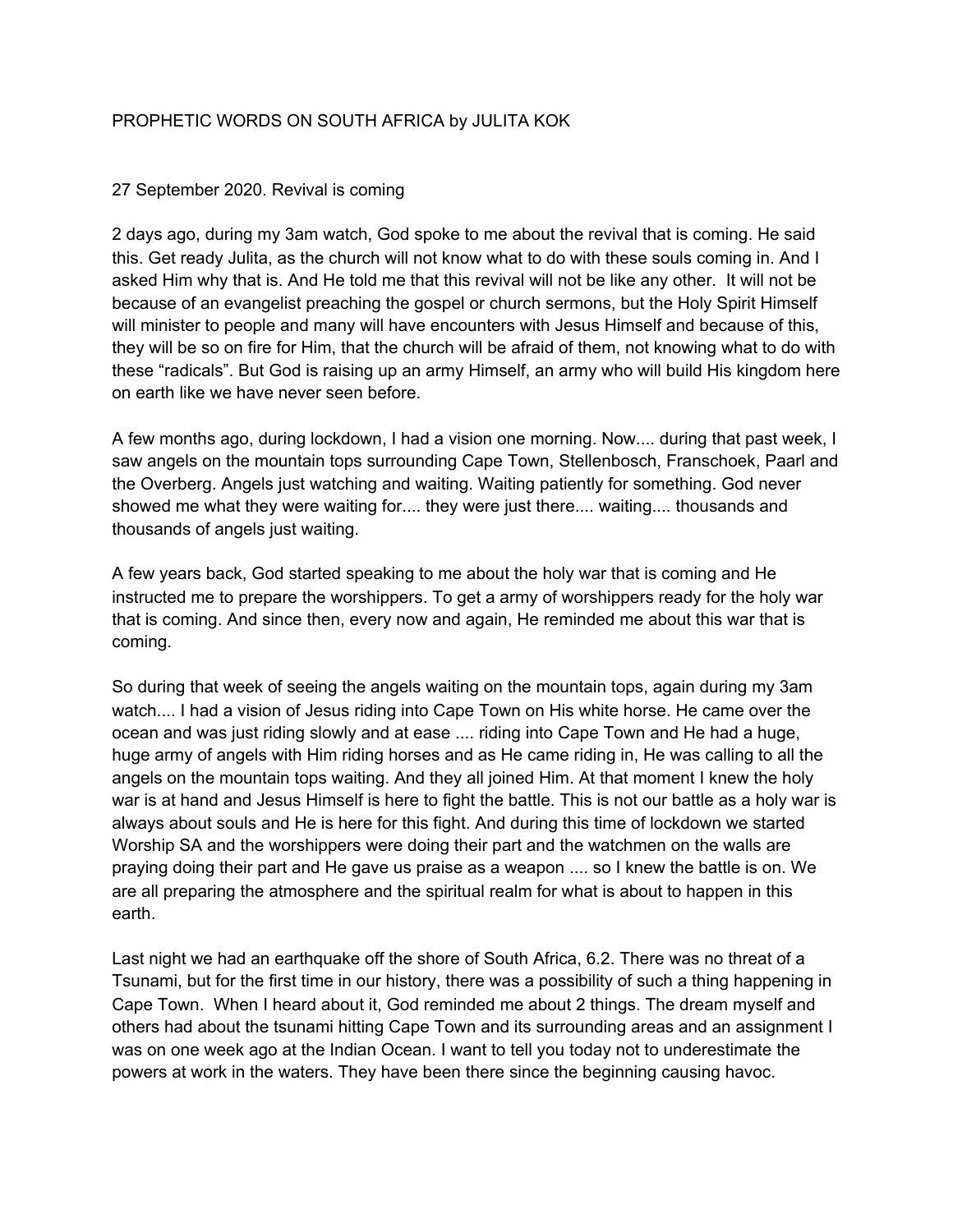And this morning, as I was praying into the earthquake asking God about the times and seasons.... I wanted to know exactly where we were at, He reminded me about the sequence of events He showed me the past few years, but also the past few months.

I want to tell you this morning that we live in a time where the bible speaks of the sinners that will go before us. This is the time where the Holy Spirit will encounter many people and He will ignite a fire within them that will run wild as it spreads from Cape Town, through Africa, to Jerusalem and beyond. A time where the church will not control these new born souls as they will know things of Christ which the church could never understand. A complete work will be done in them by the Holy Spirit in an instant. It will not take years, it will be instant. And we as christians on this road for a long time, should be awake as to what God is doing and be careful not to work against God because we want things done in a certain way. Let God be God during this time and move with Him and your eyes will see the most beautiful things happen in the lives of the unsaved. Many of them will go before those saved for many years already.

And as I was praying into all of this this morning of the 27th of October 2020..... I suddenly saw a valley surrounded by many, many mountains. The valley was covered in darkness. And then suddenly, a small light appeared.... not like the sun.... I knew instantly that it was not the sun.... and as I looked closer, I saw it was the Son..... coming in all His glory, surrounded by His angels shouting Holy, Holy, Holy is the Lord..... and this Light grew brighter and shone into all of the dark places of this valley until it covered it all. No more darkness, but only Him shining brightly.

So I want to tell you to prepare yourselves for a mighty, mighty outpouring like this world has never seen before. He is establishing His Kingdom. And I know that I usually see a few years ahead, but this time I know that it is not the future that I see, it is already happening right now in the spiritual realm. It is upon us. Jesus Himself is here to fight this holy war and we will see the results of that in the souls that will be saved without crusades.... they will tell of encounters with Jesus Himself.

RainFire from the Holy Spirit 29 Sept 2020

I had another encounter with the Lord. Those who know me, know that I go to the mountains to pray. This is where I declare and decree mostly. On Sunday evening, I took my son, Leo, with me for the first time. Now going to the mountains is a journey. It is a 90min journey. It takes effort to get up there. On Sunday evening we did all that for God to tell me that Leo and myself should wait on Him during our midnight watch. So at 12h00 we came together and did a short prayer and just waited. No prayer, no talking.... just waiting upon God to speak to us. I suddenly became aware of 3 men who walked into the room. Faceless. Could only see their shapes and all they did was wait with us. I instantly knew that they came to hear what God is going to say to us.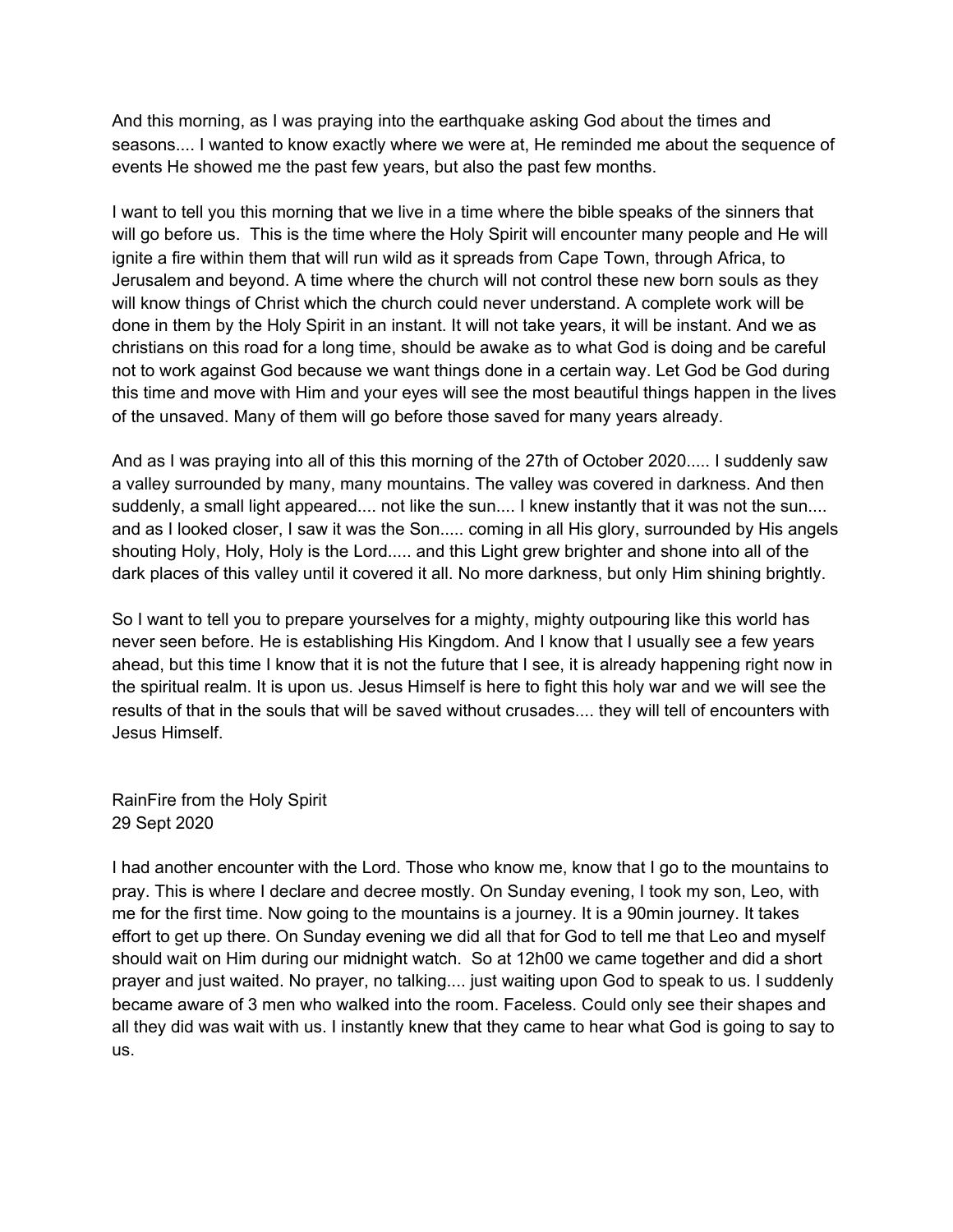And when God spoke, it saddened me beyond anything else. In short.... He asked me to welcome His Holy Spirit. When I got saved many years ago, we used to sing songs welcoming the Holy Spirit in our midsts. We used to invite Him to join us at our gatherings, invited Him to teach us. But only few people do this today. Most People do not bother with the presence of the Holy Spirit anymore. The Holy Spirit was so important to Jesus. He told His disciples that He had to go away in order for the Holy Spirit to come. And He called Him the SPIRIT OF TRUTH!! We need the spirit of truth more than ever before. In this day and age..... lies and falseness is our reality. We are bombarded with lies every day and these lies have the power to control our lives. Where the Spirit of Truth is, there can be no lies. And it brings freedom.

And so on Sunday, I knew God wants us to welcome the Holy Spirit once again and "release" (by lack of another word) Him to do what He needs to do in this era we are in. God preciously said that people will have encounters with Jesus Himself and His Holy Spirit will teach them in this time and they will receive the fullness of Christ instantly. So this is what Leo and myself prayed for on Sunday evening. We welcomed the Holy Spirit into our nation and our homes and to all the other nations of the world. And we repented of neglecting the Holy Spirit.

But Leo had a spectacular vision earlier. He saw rainfire coming down on people. I have never heard of rainfire before. I asked him to explain and he said that it is normal raindrops, but they are on fire. Water cannot burn. But I immediately knew what God is doing in this time.

Water cleanses. It is also a sign of the Holy Spirit. Fire refines. God is using the Holy Spirit to send down rainfire to cleanse, purify and refine at the same time as there is no more time for new souls to take 50 years to mature in Christ. He is quickening the process. He is going to baptise people with water and fire simultaneously. Purifying and refining at the same time. And I was reminded about the prophesy of a fire will start in Cape Town and it will spread through Africa to Kairo to Jerusalem and beyond. We have been waiting for this for years. It is upon us. When I was in my early 20's, I heard this prophesy for the first time and God said.... Julita.... your eyes will see it and you will be part of it.

I am telling you today to get ready for what is coming. Not years from now.... it is here. Welcome the Holy Spirit in your homes, your lives. Welcome Him in your city, your nation. "Release" Him to do what He needs to do in people's lives at this time. We have never seen a move of the Holy Spirit as we will see now. Welcome Him!! Songwriters and worshippers.... write and sing about the Holy Spirit and call in the revival!! Go before us with your victory songs!!! Prepare the way for the Holy Spirit to come and witness to people of Jesus who died for them. Intercessors..... watchers on our walls..... protect what God is doing in this time!! He is releasing a new, yet ancient frequency and people's spirit will recognise it.

One of the things God showed me a few months ago, is that there are angels in heaven who have been waiting. They have never been released on earth as they have been waiting for this era. And a few months ago they were released onto the earth for the first time and for THIS time!!!